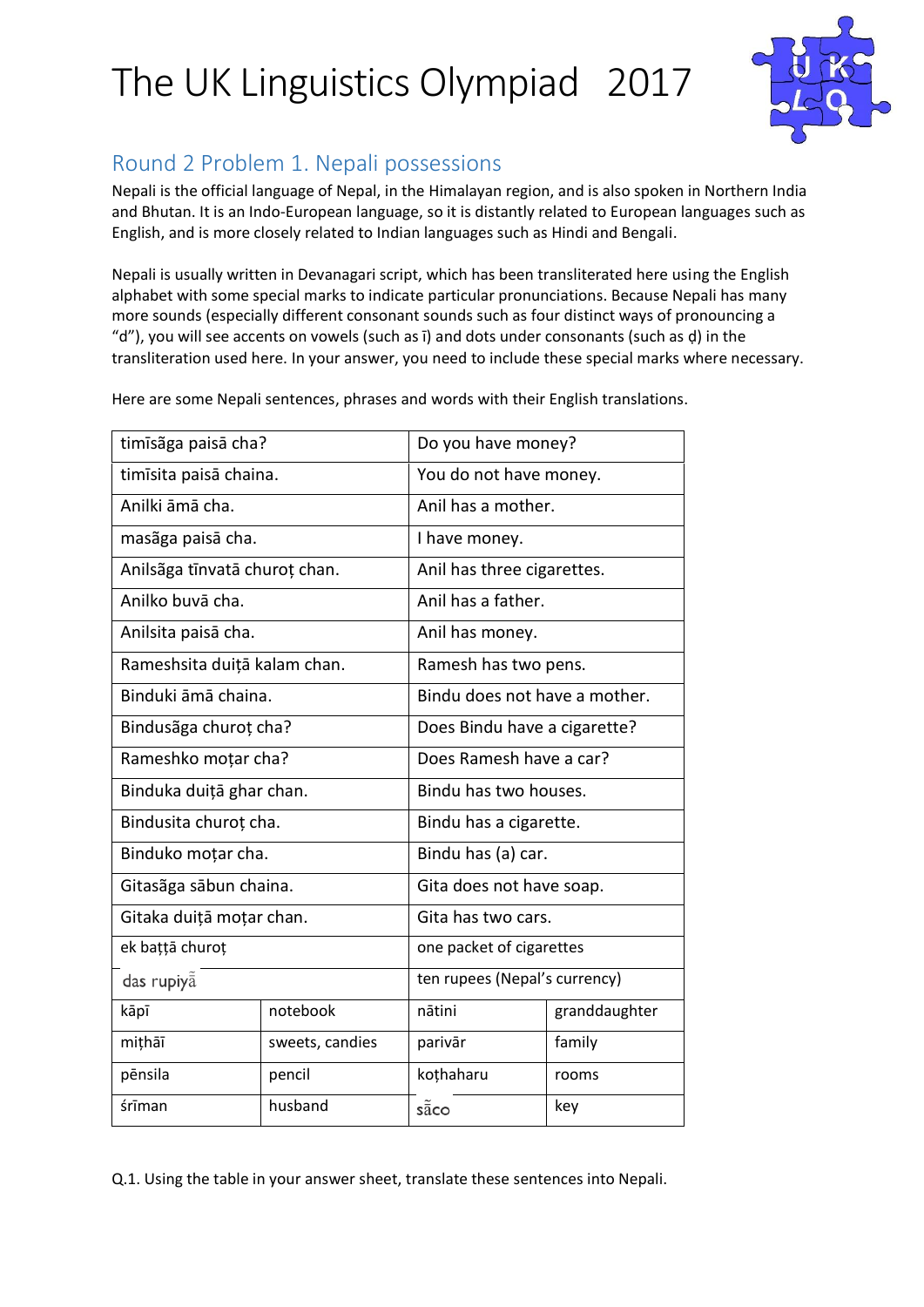

- a. I have a notebook.
- b. Bindu does not have one packet of cigarettes.
- c. Gita has a husband.
- d. Ramesh has a granddaughter.
- e. Do you have ten rupees?
- f. The house has three rooms.
- g. The family does not have a granddaughter.
- h. Do you have sweets?
- i. Anil does not have a key.
- j. I do not have a pencil.

In some cases, two different translations are possible. In such cases, you should provide **both** translations.

| $\mathsf{a}$                               |  |
|--------------------------------------------|--|
| $\sf b$                                    |  |
| $\mathsf{C}$                               |  |
| $\operatorname{\mathsf{d}}$                |  |
| $\mathsf{e}% _{0}\left( \mathsf{e}\right)$ |  |
| $\mathsf f$                                |  |
| g                                          |  |
| h                                          |  |
| $\mathbf{i}$                               |  |
| j                                          |  |

#### **Problem 2.1. Nepali possessions (Answer blank)**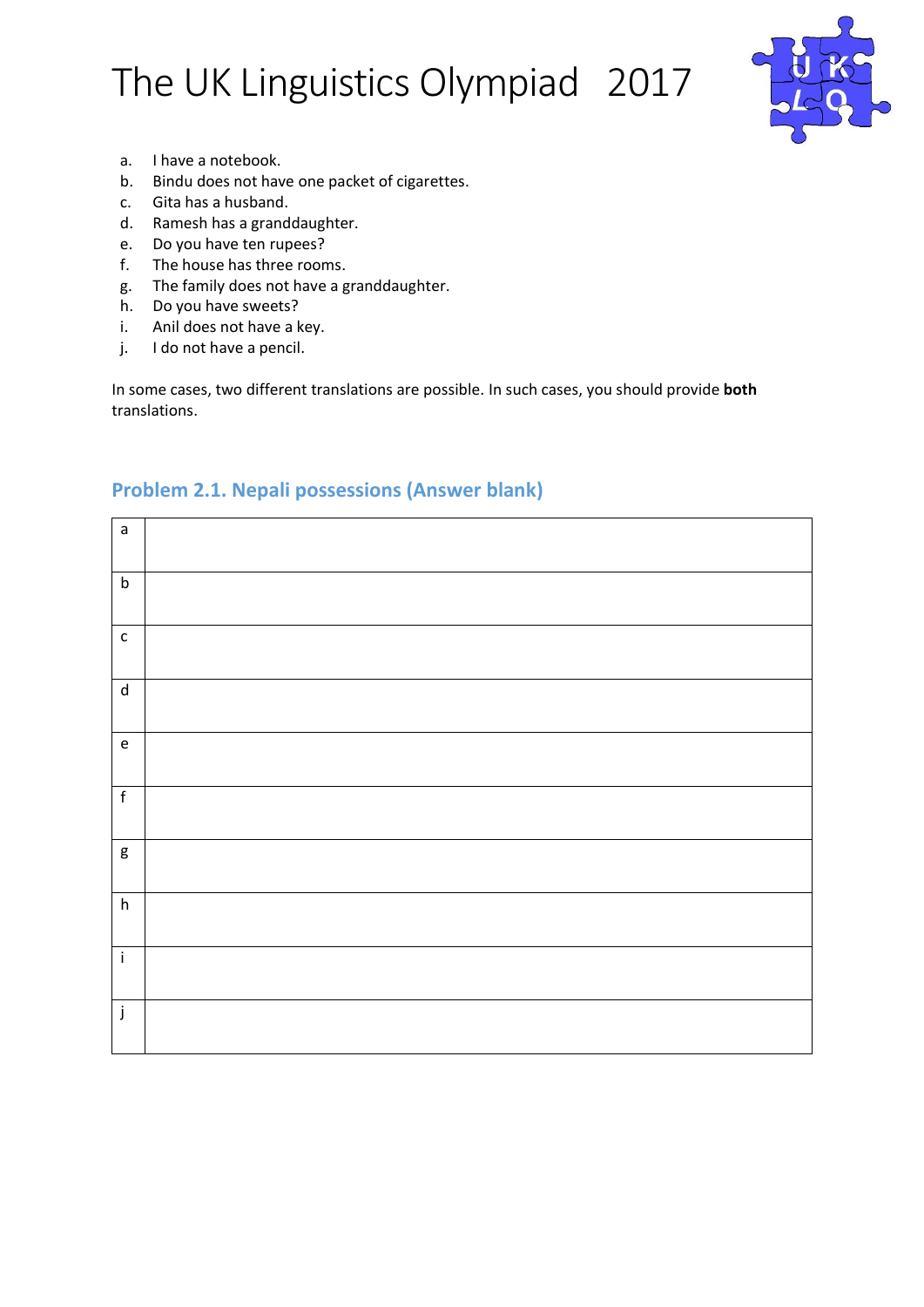

#### Solution and marking.

Scoring: 1 point for each correct word. (Max 40)

When two translations are possible, only credit unrepeated words.

| a | masita / masãga kāpī cha.                                                           | 4              |
|---|-------------------------------------------------------------------------------------|----------------|
| b | Bindusita / Bindusãga ek bațță churoț chaina.                                       | 6              |
| c | Gitako śrīman cha.                                                                  | 3              |
| d | Rameshki nātini cha.                                                                | 3              |
| e | timīsāga / timīsita das rupiy* chan? (*= a mixture of $\tilde{a}$ and $\tilde{a}$ ) | 5              |
| f | Gharka tīnvatā kothaharu chan.                                                      | $\overline{4}$ |
| g | parivārki nātini chaina.                                                            | 3              |
| h | timīsãga / timīsita mithāī chan?                                                    | 4              |
|   | Anilsita / Anilsãga s*co chaina. (*= a mixture of ã and ā)                          | $\overline{4}$ |
|   | masita / masãga pēnsila chaina.                                                     | $\overline{4}$ |